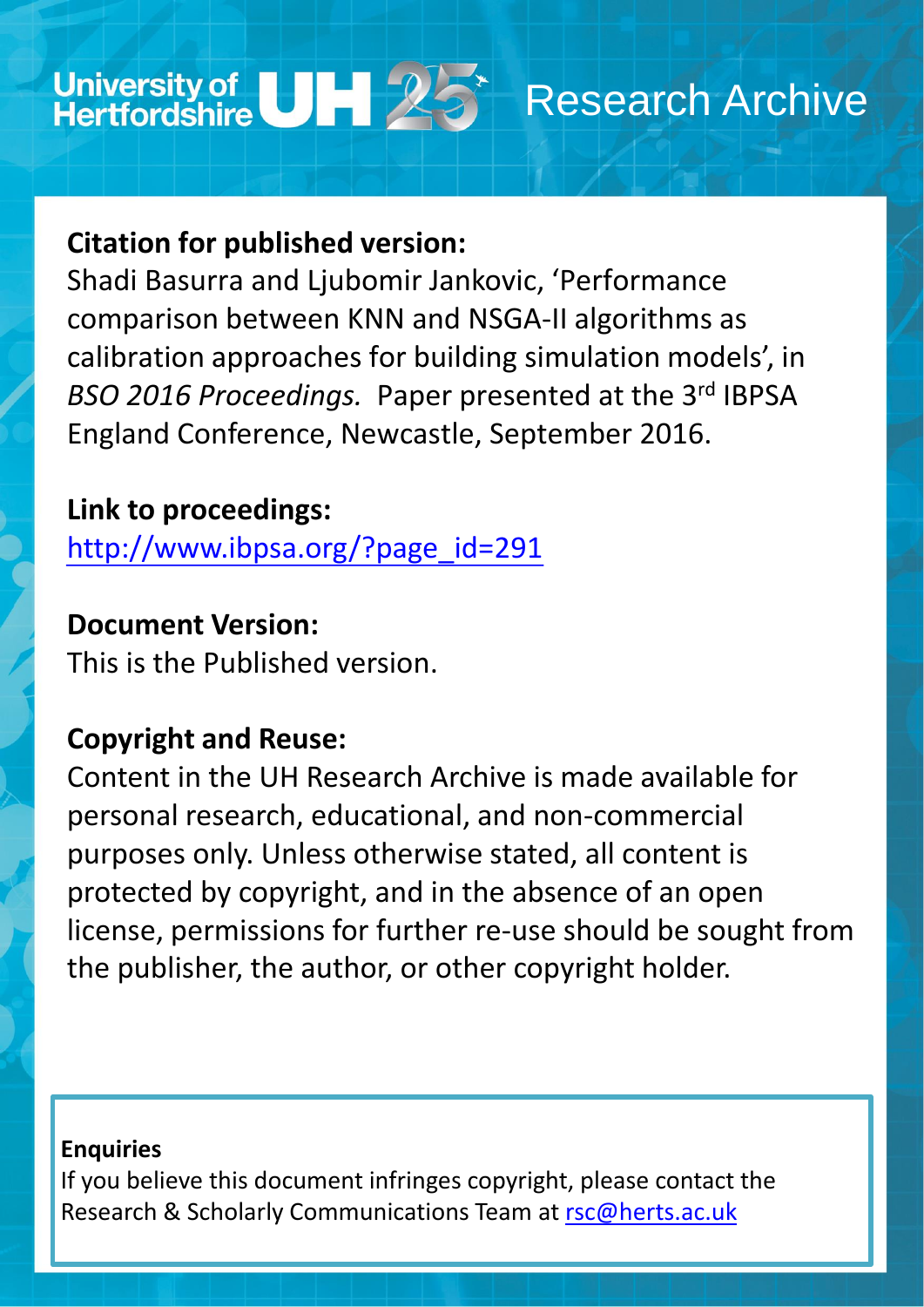#### **PERFORMANCE COMPARISON BETWEEN KNN AND NSGA-II ALGORITHMS AS CALIBRATION APPROACHES FOR BUILDING SIMULATION MODELS**

Shadi Basurra<sup>1</sup> and Ljubomir Jankovic<sup>2</sup> <sup>1</sup>School of Computing and Digital Technology, <sup>2</sup>Director, Zero Carbon Lab, Birmingham School of Architecture, Birmingham City University, Birmingham, UK Shadi.Basurra@bcu.ac.uk; Lubo.Jankovic@bcu.ac.uk

#### ABSTRACT

In this paper, a study of calibration methods for a thermal performance model of a building is presented. Two calibration approaches are evaluated and compared in terms of accuracy and computation speed. These approaches are the  $k$  Nearest Neighbour (KNN) algorithm and NSGA-II algorithm.

The comparison of these two approaches was based on the simulation model of the Birmingham Zero Carbon House, which has been under continuous monitoring over the past five years. Data from architectural drawings and site measurements were used to build the geometry of the house. All building systems, fabric, lighting and equipment were specified to closely correspond to the actual house.

The preliminary results suggest that the predictive performance of simulation models can be calibrated quickly and accurately using the monitored performance data of the real building. Automating such process increases its efficiency and consistency of the results while reducing the time and effort required for calibration. The results show that both NSGA-II and KNN provide similar degree of accuracy in terms of the results closeness to measured data, but whilst the former outperforms the latter in terms of computational speed, the latter outperforms the former in terms of results wide coverage of solutions around the reference point, which is essential for calibration.

#### INTRODUCTION

There has been a growing industrial and academic interest in using optimisation tools to simulate existing buildings in order to optimise their real performance and reduce their energy consumptions through retrofitting. However, one main issue that is always observed is the performance gap which is the performance difference between the real building and the simulation model. Hence, model calibration is needed in this kind of scenarios. Model calibration is used to ensure that building thermal performance is represented accurately, in relation to architecture properties, mechanical systems, internal gains and building fabrics. During the calibration process, the input values of the model parameters are varied and tested, until the simulation model matches the monitored performance of the existing building.

#### **Related work**

Using building simulation is somewhat easier for new built projects, were building properties and parameters are given using the engineering design specification. However, designing a model to represent an actual building is not trivial, since it is difficult to know how the building's internal/external components operate, and whether or not the technology or/and the building materials used have the same efficiency and properties, as they were when the building was built.

There are various advantages of using calibration in construction industry, some of which were listed by Claridge (2011), for example, in order to increase the building energy efficiency through a mix of technologies with reasonable cost and short payback time frame. Building simulation tools have been used to explore possible alternatives to achieve better energy performance with a shorter payback period. However, allocation of risks requires uncertainty quantification of projected cost effectiveness of technology options for a given retrofit project. Hence, using calibration to reduce this risk while reducing the performance gap encourages building owners to invest in retrofit with high confidence. Moreover, calibration can be used in commissioning activities of existing buildings, and for detecting faults in building performance.

Despite the wide use of calibration, no universal and consensus calibration guidelines exist yet. According to (Monetti et al., 2015) Mean Bias Error (MBE) and the Coefficient of Variation of the Root Mean Square Error (Cv(RMSE)) are used for validating a calibrated model by measuring the goodness-of-fit of the building energy model (ASHRAE, 2002). Fabrizio et al. (2015) have reviewed a wide range of calibration methods, and concluded that most applications still use trial-error approaches, and even though new applications of calibration are being performed, trial-error methods still remain the most frequently employed. In such systems, the model is compared to actual data obtained from building survey, expert knowledge and sensor information to explore possible solutions for the refinement the model inputs. However, this can be complicated due to the issues identified by Clarke et al. (1993); 1- the model range is constrained due to the lack of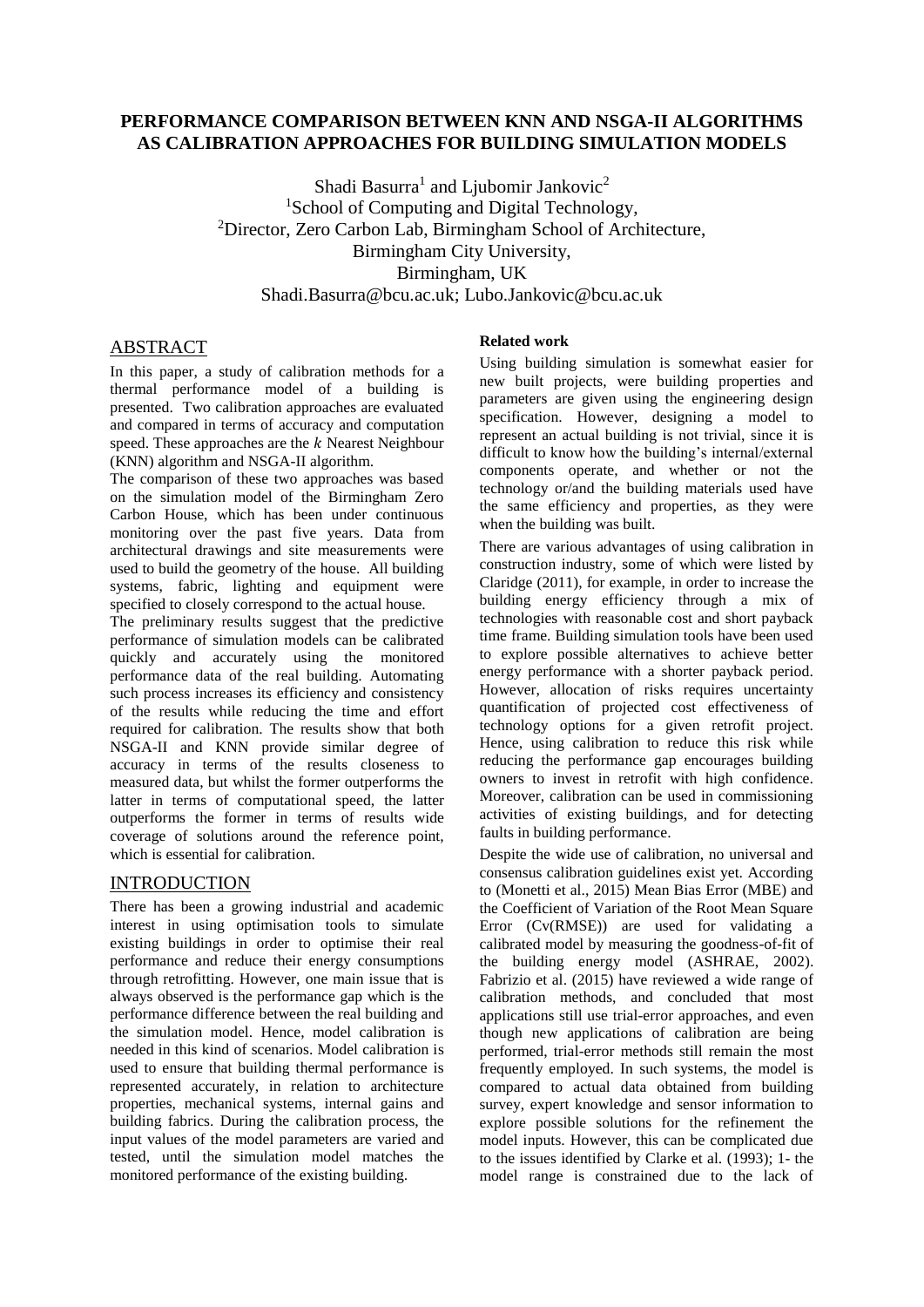experimental evidence; 2- hidden assumptions performed by various software implementations; 3- Energy models can be complex with many interactions; 4- uncertainties with basic properties of existing building.

Even for an experienced modeller, the trial-error approaches could be labour intensive and time consuming. They mostly depends on user experience and assumptions (Paul et al., 2011), hence, user's skills and knowledge are critical for performing calibration, and have direct influence on the building model accuracy and calibration time span.

However, other methods beyond the trial-error approach have started to develop. The use of automated methods can help non-expert users when performing calibration process, hence, preventing manual tuning for each parameters, when dealing with numerous simulation runs and the lengthy calibration time required for traditional trial and<br>errors methods. For example, the study by For example, the study by Tahmasebi and Mahdavi, (2012) and Monetti et al. (2015) use automated methods to fine-tune the model, which ensure the efficacy and consistency of the process and generated results.

This paper focuses on the computational aspect of two automated model-assisted calibration methods in terms of the proximity of results to the actual measured values, solution coverage and computation speed. These approaches are the k Nearest Neighbour (KNN) algorithm and the NSGA-II algorithm. A direct extension for this work would be to validate the calibrated models resulted from both algorithms with measured data and weather data from different years. However, this will also require conducting multiple detailed surveys to investigate how tenants behaviour changes overtime, and to look at other factors of performance degradation such as structural material defects/cracks etc.

The Birmingham Zero Carbon House is used as experimental evidence base for this investigation. It is a retrofitted Victorian house that has achieved a carbon negative performance, and it has been under detailed instrumental monitoring over the past five years. The data collected from the monitoring are utilised in the calibration process.

#### METHODOLOGY

-nearest neighbours' algorithm (KNN) (Alt, 2001) is a widely used technique for clustering and classification of data in data mining, and pattern recognition. It is a basic approach to find the most similar  $k$  number of points as nearest neighbour to a given reference point on a solution space. In this study, we use the method proposed by Basurra et al. (2015) which uses KNN with density avoidance method to solve the problem of simulation model calibration. Inspite of their simplicity, KNN methods are among the best performers in a large number of classification problems. This is because KNN is non-

parametric which means the algorithm works without presumption of the primary data distribution. Thus, the algorithm requires no training phase before being used on a solution space. This is essential for calibration of simulation models since the real monitored data do not usually obey the typical theoretical assumptions made in the simulation model. Moreover, the algorithm is fast to perform, despite the fact that KNN bases its decision after calculating the entire solution space.

KNN is used for classification and regression. Classification is performed using the instance-based classifier by locating the nearest neighbour in the instance space and labelling the unknown instance with the same class label as that of the located classified (known) neighbour. One of the classification rules for KNN is to find the nearest neighbour using the inverse distance and majority voting, which allows those neighbours where  $k > 1$  to decide the outcome of the class labelling.

The process starts by measuring distances between the query points to the rest of the solution points. One of the most popular choices to measure the distances is to use the Euclidean function. Given  $x =$  $(x_1, ..., x_n)$  and  $y = (y_1, ..., y_n)$ , the distance is calculated as

$$
d_E(x, y) = \sqrt{\sum_{n=1}^{N} (x_n - y_n)^2}.
$$
 (1)

KNN Regression is related to predict the outcome of a dependant variable given a set of independent variables. This is useful since it enables the prediction of the regions in which future candidate solutions will be populated.

#### **The algorithm function**

 $k$  is the number of nearest neighbours in the solution space  $S = (p_1, \ldots, p_n)$  where  $p_n$  is the solution sample in the form  $p_1 = (x_i, c_i)$ , where  $x_i$  solution entry with all parameter values of the point  $p_i$ .  $c_i$  is the class that  $p_i$  belongs to (see Figure 1).

- c Start:
	- c For each  $\boldsymbol{p}' = (\boldsymbol{x}', \boldsymbol{c}')$
	- c Calculate the distanced
		- $\bm{d}(\bm{x}', \bm{x_i})$  between  $\bm{p}'$  and all  $\bm{p}_i$  belonging to  $\bm{S}$ Re-organise all  $p_i$  in accordance to their
	- $\ddot{\phantom{a}}$ distance
	- c Select the first  $k$  points from the sorted list, those are the  $k$  closest training samples to  $p'$
	- c Allocate a class to  $p'$  based on majority vote:  $\boldsymbol{c}' = \boldsymbol{argmaxy} \Sigma(x_i, c_i)$  belonging to **S**,  $I(y = c_i)$ . For  $p_i$ , where  $i = 1, 2, ...$  number of pints in  $c_i$
- c End:

#### *Figure 1: KNN algorithm steps*

The selection of  $k$  is critical. This is because a small value of  $k$  means that the results will be increasingly influenced by noise. However, a large value of  $k$  can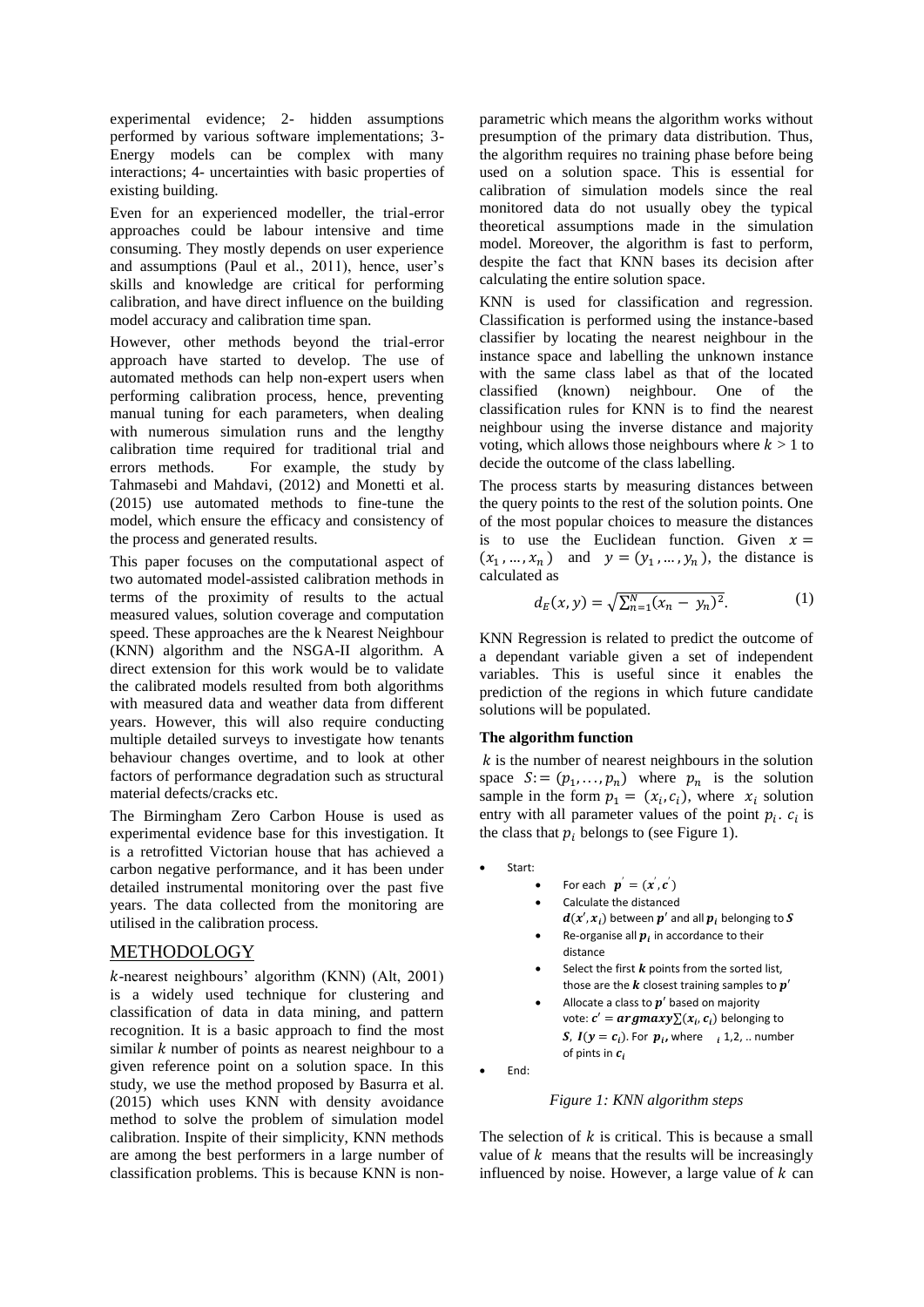make it computationally expensive, but also defeats the concept behind the KNN that solution 'points' that are near are likely to have similar densities/classes. One simple approach suggested by Richard et al. (2000) is to set k as  $k = \sqrt{n}$  where n is the total number of points in the solution space.

#### **Density estimation for KNN**

As discussed above, KNN ideally identify neighbour solutions scattered evenly in the solution space while covering various regions on the graph. However, if the reference point is adjacent to highly densely populated area of solutions, the algorithm only selects the solutions from the dense area, especially if the number of nodes located in that area exceeds the calculated  $k$  neighbours. This will worsen if all detected nearest neighbours exist on the same location on the graph, as this would mean all design solutions are the same.

Various extensions have been performed to the KNN algorithm to consider density. Although classification is the primary application of KNN, density estimation can also be used in KNN. Density estimation is a non-parametric method for constructing a density estimate of results. This is very similar to Parzen-window which is essentially a data-interpolation technique (Richard et al, 2000). For example, to estimate density at a point  $x$ , by placing a circle centered at *x* and keep increasing its size until *k* neighbours are captured. The density estimation uses the following formulae:

$$
p(x) = \frac{k/n}{a} \tag{2}
$$

In the formula above, *n* is the total number of design solutions, and *a* is the area of the circle. The numerator is a constant and the density is influenced by its value. For example, the distance to the k nearest neighbour can also be seen as a local density estimate, and thus is used to detect outlier neighbours in the dataset. The larger the distance to the kNN, the lower the local density, the more likely the query point is an outlier and vice versa.

We use similar technique to KNN, but differ in the sense that instead of using density for anomaly detection, we use density calculation to select a fewer neighbours located in high dense areas. That is, the algorithm selects fewer solutions in local densely areas in order to cover wide range of areas in the solution space as long as they are located within reasonable distance from the reference point.

#### **Density avoidance for KNN**

Basurra et al., (2015) proposed a density avoidance algorithm which has been tested against various cases for this purpose. Our proposed density avoidance algorithm is briefly explained below.

Starting from a close by solution from the reference point, each solution will form a circular region with a constant radius R to capture all surrounding nodes in the solution space. For example, let us consider a

solution *X* of *N* solutions in the graph. *X* will perform the density estimation and calculate the density using Equation (2).

If density is above a threshold, the node closest to *X* (not the reference point), will be tagged as highdensity node (HD). The whole process repeats again, and *X* becomes the second closest node to the reference point. In subsequent iterations, HD nodes are not selected to perform the density calculation, and will not be considered in the density check if they fall within the range within a circle area of another valid low-density node. Following these rules, all nodes in the solution space will be tagged as either HD or none.

Then we implement the KNN algorithm that selects the closest  $k$  neighbours, but also selects only those which are not HD solutions. This was successfully implemented, and is shown in Figure 2.

- PROGRAM DensityExclusionAlgorithm:
	- Using **KNN**, CALCULATE distances to all *N* solutions from Reference Point.
	- Store the *N* neighbours with their distances in a list  $\bf{L}$
	- Sort list  $\iota$  in a ascendant order putting least distant solutions at the top of  $L$ .
	- LOOP through  *starting from the top, and select*  $*x*$  *solution*
	- x Identify nearby neighbours from  $N$  using a predefined radius  $\bf{r}$ , and store them in a new list  $\bf{r}$ .
		- x calculates density  $L_2$
	- If (Density > Threshold &&  $N ≠ HD$ )
		- THEN from  $L_2$ , set "HD" to Neighbour closest to  $X$ 
			- ELSE DO NOTHING;
	- ENDLOOP
	- CALCULATE neighbours of Reference Point with *K* number of neighbours.
- End

*Figure 2 Pseudocode describing the steps of the density avoidance algorithm.*

#### **NSGA-II**

Optimisation refers to the selection process that looks for the best solution in relation to certain criteria, from a solution space that contains a set of available alternatives (George, 2014). It can be performed using single or multiple objectives. Single objective optimisation is the easiest as the algorithm looks for the best possible solution from the answer set, and this is known as the global optimum. Multi-objective optimisation is computationally more complex as the objectives normally have negative correlations, such as minimising the cost of retrofitting, while maximising the energy efficiency performance (Coello et al., 2006).

Multi-objective optimisation methods can be further categorised into two types: heuristic; which may not necessarily find true optimum solutions, but offer high probability of efficiently exploring such solutions or at least getting close to one (Evins,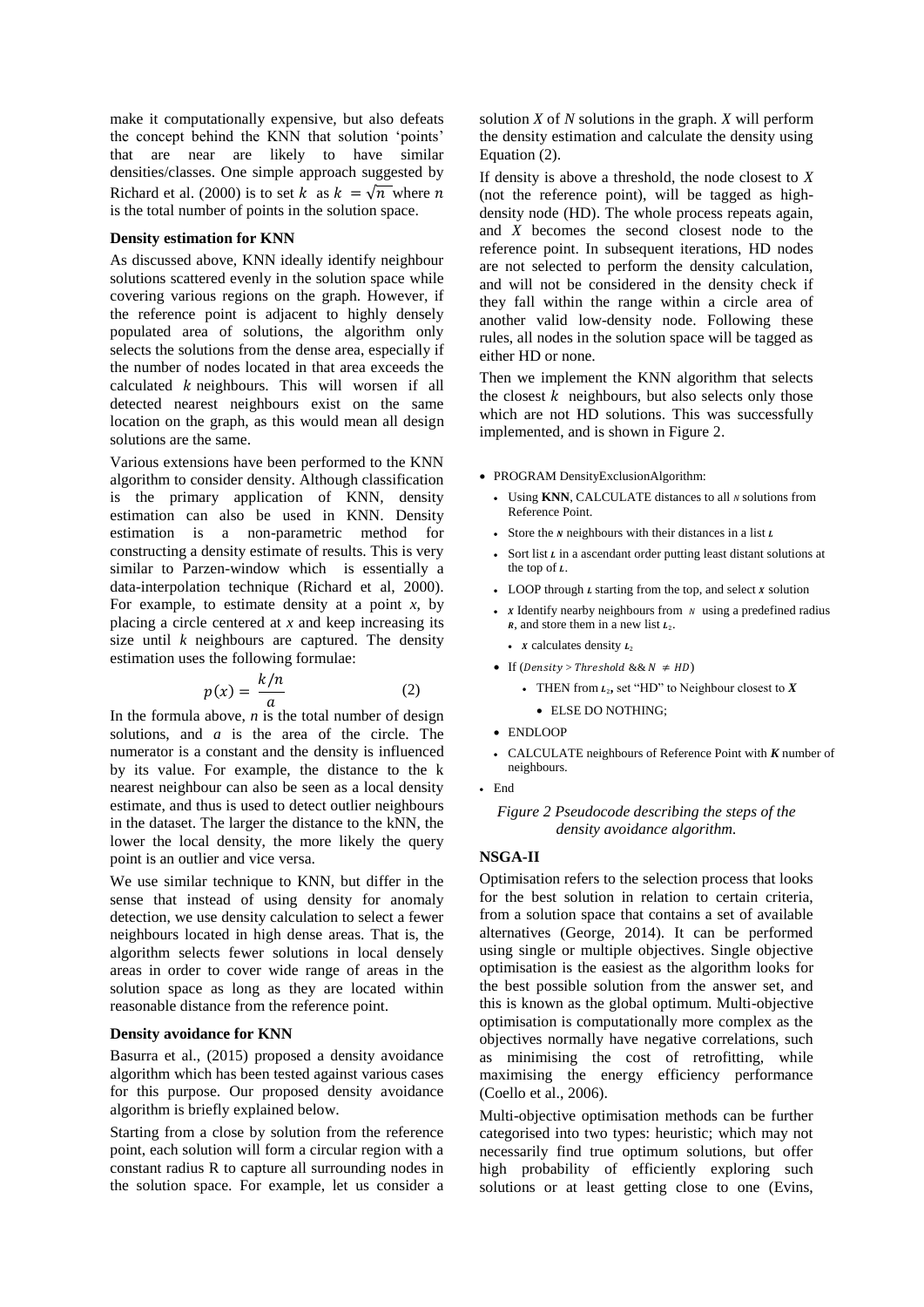2013); and iterative, e.g. gradient-based, which can take many iterations to compute a local minimum by taking steps proportional to the negative of the gradient (Evins, 2013). For more details about the many optimisation approaches currently available, the reader is invited to consult technical literature, such as Coello (1999).

In reality, there are tens of optimisation methods, but only a few have been widely recognised and used. One of these is the Non-dominated Sorting Genetic Algorithm II (NSGA-II) (Deb et al., 2002), which has become very popular in the recent years due to its computational efficiency and good performance. Like most optimisation techniques, it searches through the solution space to find a set of optimal trade-offs, while treating all objectives as being equally important (i.e. non-dominated solutions) and the output set contains the optimal solutions, called Pareto fronts as can be seen from Figure 3.



*Figure 3: Illustrates the convex Pareto fronts in red.*

#### **Crowding function**

NSGA-II ranks Pareto optimum solutions based on their values, but also like KNN it uses density function to estimate density of dominant solutions around the optimum. This is performed by calculating the average distance to other points on either side of the solution. This density value is the so-called crowding distance, and is used to prioritise non-dominant solutions when they have similar ranks. In this case, NSGA-II chooses the solution that exists in the less dense area in the graph. Moreover, it does not require external memory and this makes it computationally efficient with large sets of solutions.

We adjusted the optimisation function in JEPlus +EA (jeplus.org, 2016) to find optimal solutions that are closets to the reference point instead of the default optimisation objectives. In this scenario, the optimisation through NSGA-II, will search the solution space to find a set of optimal trade-offs while targeting the reference point.

#### PRE-CALIBRATION PROCEDURE

For the purpose of this research, we have selected the Birmingham Zero Carbon house (Christophers, 2014), which was originally built in 1840, and has been retrofitted recently to achieve zero carbon performance. It has been selected based on availability of information for the energy model, good quality observations and easy access to the site for operational adjustments. Geometry of the model in DesignBuilder (Designbuilder.co.uk, 2016) is shown in Figure 4.



*Figure 4 Birmingham Zero Carbon House model geometry - front and rear view*

A comprehensive data monitoring system was installed in the house, which consists of internal temperature, relative humidity and energy flow sensors, as well as external air temperature sensor and a solar radiation instrument. Hence, accurate monitored data were collected and used for the calibration purpose discussed in this paper.

Actual weather data was collected from The Centre for Environmental Data Archival (CEDA) (ceda.ac.uk, 2016), which represent the closest viable data to zero carbon house site. This weather data file was modified, to include site-specific measurements obtained from the instrumentation system in the Zero Carbon House, and later was converted into '.epw' format used by EnergyPlus (Crawley, 2001). This process is described in detail by Jankovic (2012). We have run the optimisation with two objectives, actual discomfort hours and carbon emissions produced by the building.

We have calculated the first objective by generating temperature distribution scatter graphs showing the relative humidity and operative temperature intervals during the occupied period. Subsequently, we used ANSI/ASHRAE Standard 55-2004 (ASHRAE, 2014), for thermal environmental conditions for human occupancy to calculate the total discomfort hours for one year.

We have developed a simple programming script in Java that determines whether a point or a set of points are inside the comfort polygon or not. Using this script, we were able to calculate the number of comfort hours that fall within or intersect with the boundary of comfort hours. The boundaries of the polygon are defined by the three dimensional area specified by the upper and lower recommended relative humidity, operative temperature and dew point temperature as defined in ANSI/ASHRAE Standard 55-2004 (ASHRAE, 2014). Figure 5 shows the results after implementing the thermal comfort code.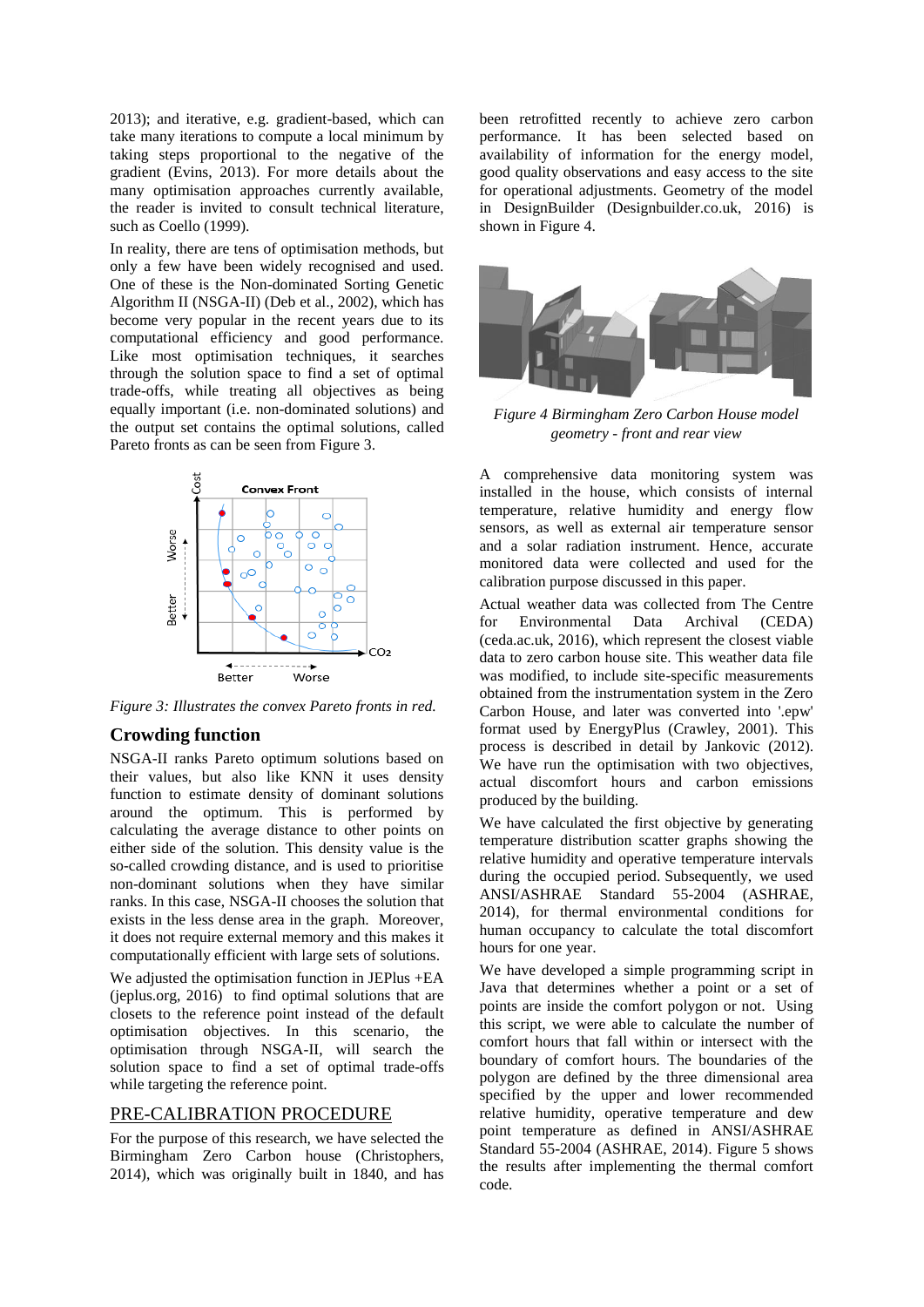

*Figure 5 Comfort hours (in black) and discomfort hours (in grey) derived using ASHRAE 55-2004.*

#### RESULTS

Using the thermal comfort algorithm, we realised that the total number of comfort hours is 2128 in the year 2012. However, related occupant survey results confirm that occupants were close to thermal neutrality, despite the high number of discomfort hours calculated above. From our monitoring equipment, we also calculated CO2 produced by the building during the same year. The building achieved carbon negative performance, with negative emissions of -661.60 CO2 (kg) (Jankovic, 2012).

We used these results to form a reference point in the solution space. KNN with the density avoidance algorithm use this reference point to identify the closest neighbours to the reference point, hence finding the closest design solutions between the measured and simulated results. However, NSGA-II target the generated reference point, forming Pareto solutions, to improve the correspondence between actual and monitored values towards a one-to-one line with an intercept of zero in the ideal case.

For the purpose of comparison, we use the same simulation settings and optimisation duration when optimising the building model with both KNN and NSGA-II algorithms. With this knowledge, we can explore possible solutions - in the form of theoretical extensions or refinements to the input values of the model parameters.

Table 1 below shows the parameters used to calibrate the model. Most of these values were identified in Jankovic and Huws (2012) and Huws and Jankovic (2014) as sensitive inputs to cause significant influence in the model's output. These input variables identified 70560 solution combinations for optimisation.

*Table 1 Optimisation / parametric analysis settings used for the building model*

| <b>Name</b>                     | Min<br>Value | Max<br>Value | <b>Step</b> |
|---------------------------------|--------------|--------------|-------------|
| Mechanical<br>ventilation (ach) | 0.12         |              | 0.5         |
| Natural ventilation             |              | 0.003        | 0.0005      |

| rate (ach)                                        |                |    |                                                               |
|---------------------------------------------------|----------------|----|---------------------------------------------------------------|
| Domestic hot water<br>setpoint temp $(^{\circ}C)$ | 30             | 80 | 10                                                            |
| Equipment power<br>density $(W/m2)$               |                | 6  |                                                               |
| Lighting density<br>(W/m2)                        | $\overline{c}$ | 5  | 0.5                                                           |
| <b>Internal Wall</b><br>Insulation                |                |    | Options of<br>2<br>wall insulations                           |
| External wall<br>Insulation                       |                |    | Options of<br>$\mathcal{D}_{\mathcal{A}}$<br>wall insulations |

Optimisation was performed remotely using JEPlus+EA via the ENSIMS X3200 Simulation Server located at Birmingham City University. This allowed quick simulation and optimisation, minimising the number of results in the solution space while finding a trade-off between the input design parameters according discomfort hours and CO2 emissions.

Figure 6 shows the results from the optimisation process using JEPlus+EA with KNN. The Figure also demonstrates the reference point as a blue diagonal cross in the solution space. The dark grey solutions represents the Pareto fronts from optimising the building model with various sets of parameter ranges. It also shows the neighbour solutions in red after being identified by the KNN with density avoidance algorithm. Figure 6 shows clearly that the total number of points *n* in the solution space is 1306, thus, using the square root as suggested by Richard et al. (2000), the total number of K neighbours becomes 36.14 which are shown in red in Figure 6.

KNN automatically identifies the closest solutions to the reference point, and reduces the results to 36.14, hence minimising the time needed to calibrate the results further toward the reference point. Due to the page limitation of the paper, Table 2 only shows a sample set of the best design solutions formed as red neighbour dots in Figure 7. The best calibrated model achieved using KNN is -627.6 CO2 (kg) and 2116 discomfort hours, hence, 0.5% error rate for CO2 (kg), and 0.6% error rate for discomfort hours in relation to the reference point.

To use NSGA-II for calibration, we had to alter the objective functions since the reference point in this study consist of only two parameter values CO2 and annual discomfort hours. This was performed through the following Equation 1 to calculate the objective function for carbon emission and discomfort hours.

$$
obj = abs(\beta - \alpha) \qquad (1)
$$

Where obj is the objective value,  $abs()$  is the absolute value function.  $\beta$  denotes to the monitored value and  $\alpha$  represents the outcome of each simulation run. During the optimisation, NSGA-II regards the reference point as 0.00 when exploring the solution space, while looking to minimise CO2 and discomfort hours. The figure 7 shows the total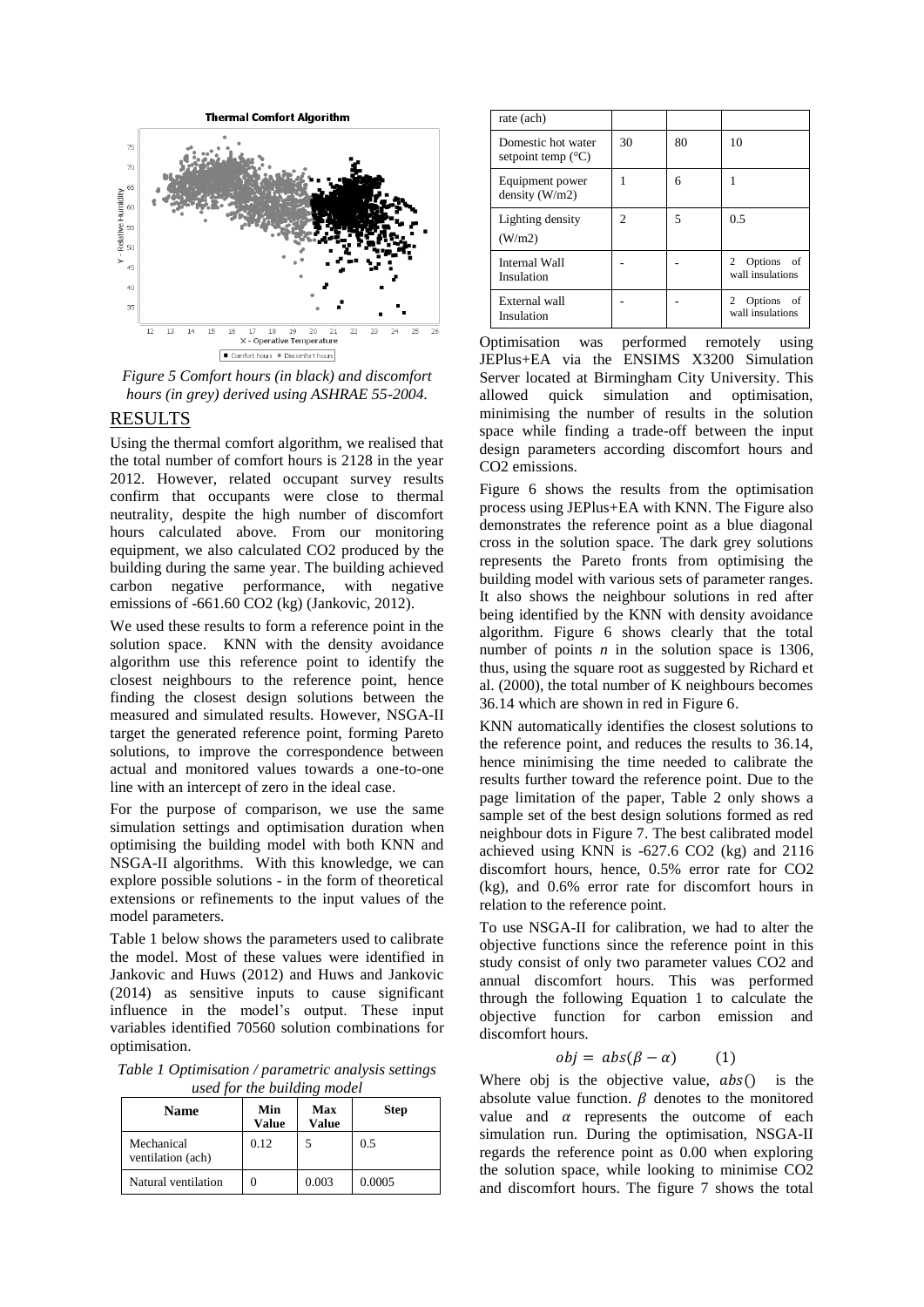number of *n* solutions 1097, and 42 of which tagged as Pareto fronts and are depicted in red colour. These are effectively the calibrated solutions with the least performance gap as they are closest to their origin axis on a graph. The optimal calibrated model obtained using NSGA-II is -652.1 CO2(kg) and 2138 discomfort hours, hence, 1.4% uncertainty ratio for CO2 (kg), and 0.5% uncertainty ratio for discomfort hours in relation to the reference point .Table 3 shows a sample set of the Pareto fronts identified by NSGA-II.

**KNN with density exclusion** 



*Figure 6 KNN in operation while using the density avoidance algorithm*

From Figures 6 and 7, it is clear that KNN and NSGA-II performed well to identify close solutions to the reference point. They both mange to reduce the number of calibrated results from approximately hundreds to an average of 40 solutions with the least possible performance gap.

**NSGA II algorithm with crowding distance** 



*Figure 7 NSGA-II in operation while using the builtin crowding algorithm*

#### DISCUSSION

In both cases, the optimisation process ran for the same 24 hours duration, which was the reason for both algorithms to be able to run a similar number jobs for this experiment. However, network throughput and server memory could also influence the speed of the algorithms.

An advantage of the NSGA-II is that the results generated at the end of the optimisation process are the final solutions with the least possible performance gap. However, KNN requires post processing when the optimisation is complete. Moreover, if further refinements are desired, more iterations are required to achieve closer relationship between the simulated and actual data

Figure 6 shows that KNN managed to identify neighbour solutions scattered around the reference point almost evenly in all directions in the solution space, and each discovered neighbour encapsulates

| Mechanical<br>ventilation<br>(ach) | ventilation<br>(ac/h)<br>Natural<br>rate | insulation<br>ನ<br>Extern<br>wall | g<br>External<br>insulati<br>wall | Lighting<br>$(\mbox{W/m2})$<br>Density | Equipment<br>Density<br>Power<br>$\overline{\mathbf{u}}$ | water<br>Domestic<br>setpoint<br>hot | $\left(\frac{5}{2}\right)$<br>CO <sub>2</sub> | Discomfort<br>$\lim_{h \to 0}$ |
|------------------------------------|------------------------------------------|-----------------------------------|-----------------------------------|----------------------------------------|----------------------------------------------------------|--------------------------------------|-----------------------------------------------|--------------------------------|
| 0.12                               | $\Omega$                                 |                                   |                                   | 2                                      | 2                                                        | 30                                   | $-627.581$                                    | 2115.5                         |
| 0.12                               | $\Omega$                                 |                                   | $\mathfrak{D}$                    | $\overline{c}$                         | 2                                                        | 30                                   | $-627.581$                                    | 2110.5                         |
| 0.12                               | 0.001666667                              |                                   |                                   | 3                                      |                                                          | 30                                   | $-609.474$                                    | 2116                           |
| 0.12                               | 0.001111111                              | $\overline{c}$                    | $\overline{c}$                    | 2.5                                    |                                                          | 30                                   | $-777.712$                                    | 2079.5                         |
| 0.12                               | 5.56E-04                                 | $\Omega$                          | $\mathfrak{D}$                    | 2.5                                    |                                                          | 30                                   | $-777.712$                                    | 2079.5                         |
| 0.12                               |                                          | $\Omega$                          | $\mathcal{L}$                     | 2.5                                    |                                                          | 30                                   | $-777.712$                                    | 2079.5                         |
| 0.12                               | 0.002777778                              | $\mathfrak{D}$                    | $\mathfrak{D}$                    | 2.5                                    |                                                          | 30                                   | $-777.712$                                    | 2079.5                         |
| 0.62                               | 0.001666667                              |                                   |                                   | 3                                      |                                                          | 30                                   | $-609.474$                                    | 2300.5                         |
| 1.62                               | 0.002777778                              | ↑                                 |                                   | 3                                      |                                                          | 30                                   | $-609.474$                                    | 2297                           |
| 3.12                               |                                          | $\mathcal{L}$                     | $\overline{c}$                    | 3                                      |                                                          | 30                                   | $-609.474$                                    | 2305                           |

*Table 2 Detailed parametric settings of the K neighbour solutions (displayed in Red in Figure 6)*

*Table 3 Detailed parametric settings of the Pareto fronts (displayed in Red in Figure 7)*

| ह<br>$\overline{\mathrm{m}}$<br>Ē<br>ventilati<br>╭<br>ਰ<br>Mechi<br>ಡ<br>$\checkmark$ | ventilation<br>Ξ<br>Vatural<br>GC)<br>rate<br>↩ | 5<br>ಸ<br>insulation<br>ਜ਼<br>ω<br>ш | g<br>ಸ<br>insulati<br>ಸ<br>ter<br>ш | ighting<br>sity<br>$\sim$<br>Ξ<br>5<br>⊣ | quipment<br>≏<br>ಕ<br>Ĕ<br>م<br>щ | estic<br>ater<br>ب<br>≔<br>ā<br>Ξ<br>≏<br>set<br>hot<br>δ | (kg)<br>$\mathbf{\sim}$ | Discomfort<br>$(\text{hr})$ |
|----------------------------------------------------------------------------------------|-------------------------------------------------|--------------------------------------|-------------------------------------|------------------------------------------|-----------------------------------|-----------------------------------------------------------|-------------------------|-----------------------------|
| 0.12                                                                                   | 0.001111111                                     |                                      |                                     |                                          |                                   | 80                                                        | $-652.1$                | 2137.5                      |
| 0.62                                                                                   | 0.001111111                                     |                                      |                                     |                                          |                                   | 30                                                        | $-493.1$                | 2296.5                      |
| 0.62                                                                                   | 0.003333333                                     |                                      |                                     |                                          |                                   | 30                                                        | $-525.6$                | 2264                        |
| 0.12                                                                                   | 5.56E-04                                        |                                      |                                     |                                          |                                   | 30                                                        | $-649.1$                | 2140.5                      |
| 0.12                                                                                   | 5.56E-04                                        |                                      |                                     |                                          |                                   | 80                                                        | $-652.1$                | 2137.5                      |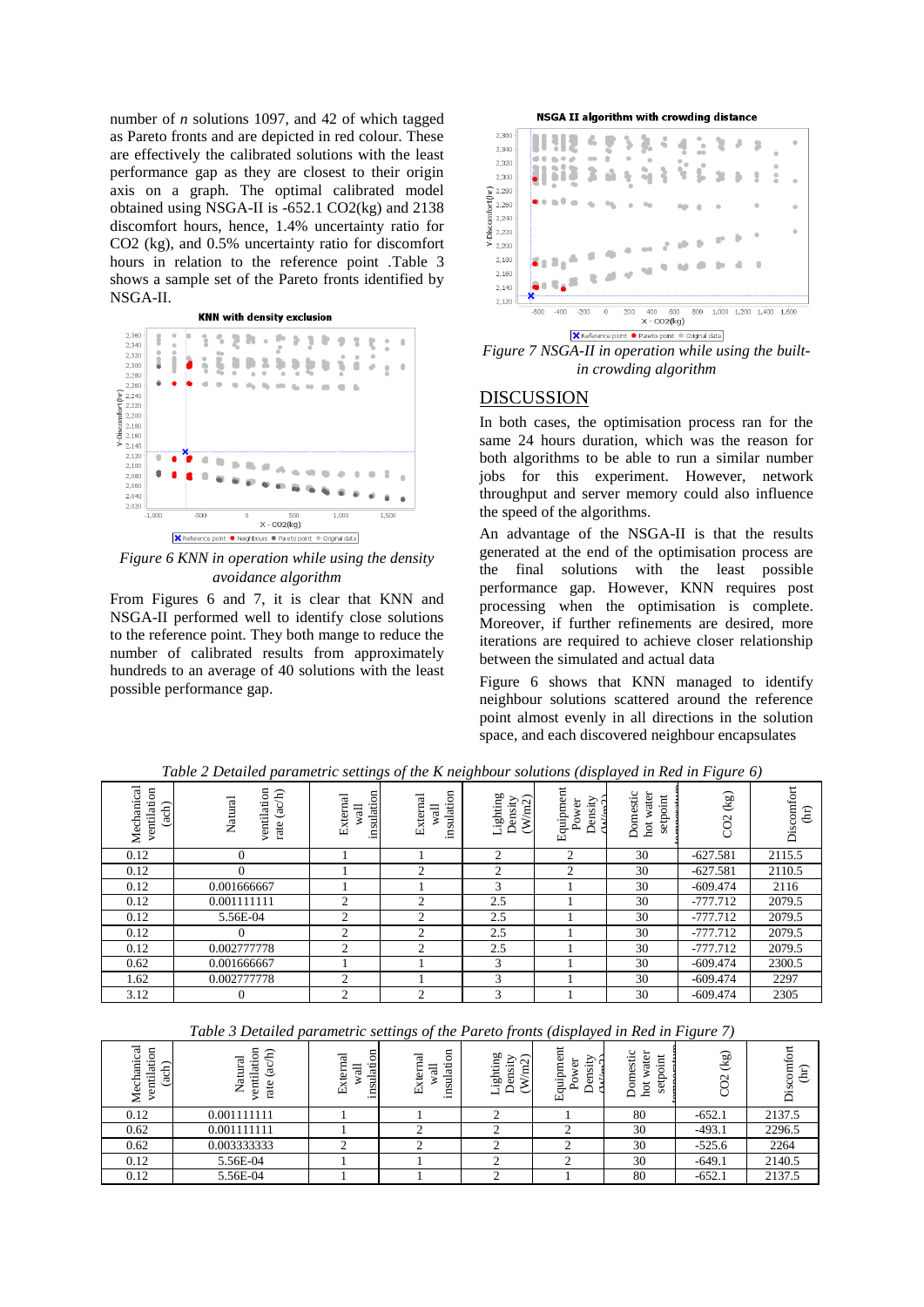| 0.62 |             |  |  | 30 | $-493.1$ | 2296.5 |
|------|-------------|--|--|----|----------|--------|
| 0.12 | 0.001111111 |  |  | 30 | $-615.6$ | 2174   |
| 0.12 | 0.002777778 |  |  | 30 | $-615.6$ | 2174   |
| 0.12 |             |  |  | 30 | $-649.6$ | 2140   |
| 0.12 | 0.001666667 |  |  | 30 | $-649.6$ | 2140   |

all values for the parameters used during the simulation. This is useful for calibration since the aim is to capture all possible solution combinations, regardless of their design values, to minimise the performance gap with the actual building.

From these neighbour solutions, using minimum and maximum values; 1) we can break the range further into smaller steps to be used as input during subsequent simulation to bring the solutions closer to the reference point; 2) it will help when performing sensitivity analysis to identify the least sensitive parameter using maximum and minimum functions. For example, *Domestic hot water setpoint temperature* in Table 2 has the same output value 30 in all identified solutions. Since this has no effect on the output, fixing this parameter with the value 30 in subsequent calibration iteration is likely to bring the model closer to the reference point.

From Figure 7, it is apparent that NSG-II discovered the best solutions from the top right area from the reference point. Although, KNN identified far worst results in that region in the solution space in comparison to NSGA-II, it has discovered much closer solutions to the reference point in the bottom right and left regions from the reference point that were completely unavailable in NSGA-II results.

#### **CONCLUSION**

According to previous studies, calibration is still largely performed on the bases of trial-error approaches, which depend on user's assumptions and experience. Even for an experienced modeller, trialerror approaches could be labour intensive and time consuming. Hence, the use of automated methods allows experts and non experts to perform calibration effectively without the manual tuning of each parameter, but also swiftly speeding the time required for calibration. Our aim of this paper was to compare the KNN and NSGA-II for calibration of building simulation, and evaluate both approaches in terms of speed, results quality and coverage.

The first approach was the nearly unbiased KNN algorithm that was used to identify the solutions with the lowest performance gap based on a set of reference points that corresponds to the actual building performance. Density avoidance algorithm was used to further refine the solutions by finding regions in the space of input factors for which the model output was either maximum or minimum to meet the optimum criterion, thus fine tuning the model to establish one-to-one relationship between the simulated and actual performance.

The second approach for this study was based on the NSGA-II algorithm. In a typical optimisation

analysis, the usual aim is to search for the optimum performance points. However, in calibration, the aim is to locate the performance points of the simulation model that are the closest to the actual performance, and these optimum performance points are then used to find out the corresponding model parameters that result in the smallest performance gap. NSGA-II has a built in crowding distance function to estimate density of dominant solutions around the solutions.

From the results, it is concluded that NSGA-II is easier to use and require less time to generate the results. This is because KNN requires post processing, and if further calibration refinement is required, more optimisation iterations should be executed. However, KNN with the density avoidance technique outperforms NSGA-II as it identified neighbours solutions that are not just closer to the reference point, but also these solutions scattered evenly in the solution space while covering various regions on the graph.

Further improvement can be made to refine the calibration process by allowing NSGA-II and KNN to work in a hybrid mode. This will combine the key aspects of both, in order to minimise existing drawbacks when each algorithm work individually.

Another direct extension of this work will be to introduce a validation phase in order to compare the calibrated models resulted from KNN and NSG-II with measured data and weather data from different years.

#### ACKNOWLEDGEMENT

The authors acknowledge the financial support provided by the Innovate UK through the Retrofit Plus project funding, Grant Reference 101614.

#### REFERENCES

- Alt, H. (2001). The nearest neighbor. Computational Discrete Mathematics: Advanced Lectures, 2122, 13-24.
- ASHRAE Standard 55 (2004). "Thermal Environmental Conditions for Human Occupancy".
- ASHRAE. 2002. ASHRAE Guideline 14- 2002: Measurement of Energy Demand and Savings, American Society of Heating, Refrigerating and Air-Conditioning Engineers, Atlanta, USA.
- Basurra, S and Jankovic, L. (2014) "Development of an Expert System for Zero Cabron Design and Retrofit of Buildgs". Zero Carbon Buildings Today and in the Future - Birmingham City